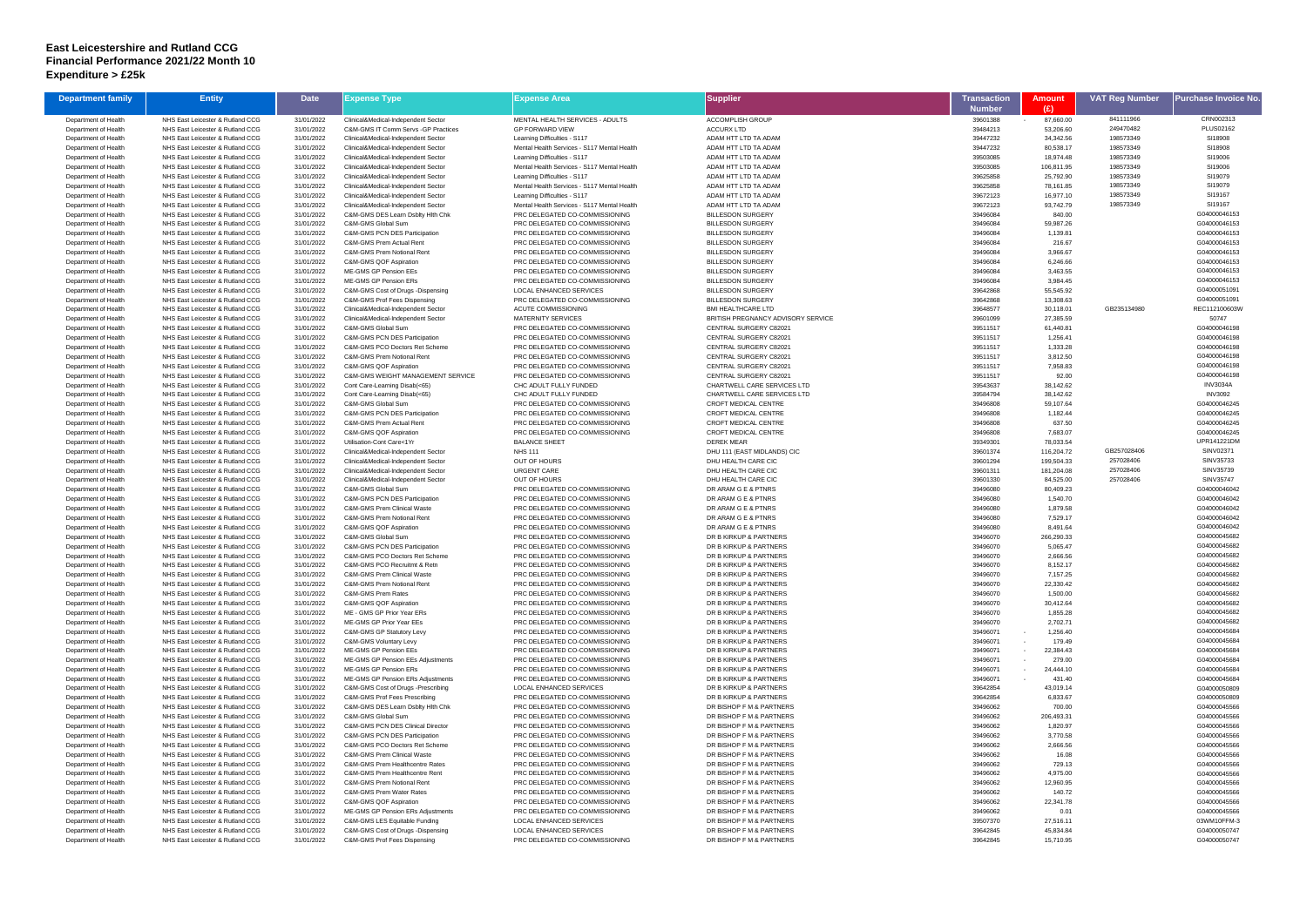Department of Health NHS East Leicester & Rutland CCG 31/01/2022 C&M-GMS PCN DES Participation PRC DELEGATED CO-COMMISSIONING DR WATSON H J & PARTNERS 39496058 39496058 1,029.60 39496058 1,029.60 604000045521

Department of Health NHS East Leicester & Rutland CCG 31/01/2022 C&M-GMS Global Sum PRC DELEGATED CO-COMMISSIONING DR FLAXMAN PA & PARTNERS 39496093 81,716.52 81,716.52 81,716.52 604000046309 Department of Health NHS East Leicester & Rutland CCG 31/01/2022 C&M-GMS PCN DES Participation PRC DELEGATED CO-COMMISSIONING DR FLAXMAN PA & PARTNERS 39496093 1,544.36 39496093 1,544.36 G04000046309 1,544.36 G04000046309 Department of Health NHS East Leicester & Rutland CCG 31/01/2022 C&M-GMS Prem Actual Rent PRC DELEGATED CO-COMMISSIONING DR FLAXMAN PA & PARTNERS 39496093 691.84 691.84 691.84 691.84 Department of Health NHS East Leicester & Rutland CCG 31/01/2022 C&M-GMS QOF Aspiration PRC DELEGATED CO-COMMISSIONING DR FLAXMAN PA & PARTNERS 39496093 39496093 9,979.90 9,979.90 S04000046309 Department of Health NHS East Leicester & Rutland CCG 31/01/2022 C&M-GMS WEIGHT MANAGEMENT SERVICE PRC DELEGATED CO-COMMISSIONING DR FLAXMAN PA & PARTNERS 39496093 69.00 69.00 69.00 69.00 69.00 69.00 69.00 69.00 6040000463 Department of Health NHS East Leicester & Rutland CCG 31/01/2022 C&M-GMS DES Extended Hours Access PRC DELEGATED CO-COMMISSIONING DR HC BHUTANI 39496096 31/496096 7,786.26 7,786.26 604000046318 Department of Health NHS East Leicester & Rutland CCG 31/01/2022 C&M-GMS Global Sum PRC DELEGATED CO-COMMISSIONING DR HC BHUTANI 39496096 45,887.63 45,887.63 604000046318 Department of Health NHS East Leicester & Rutland CCG 31/01/2022 C&M-GMS PCN DES Clinical Director PRC DELEGATED CO-COMMISSIONING DR HC BHUTANI 39496096 3,974.94 3,974.94 3,974.94 S04000046318 Department of Health NHS East Leicester & Rutland CCG 31/01/2022 C&M-GMS PCN DES PCN support LOCAL ENHANCED SERVICES DR HC BHUTANI 39496096 39496096 8,099.75 39496096 8,099.75 G04000046318 Department of Health NHS East Leicester & Rutland CCG 31/01/2022 C&M-GMS PCN DES Participation PRC DELEGATED CO-COMMISSIONING DR HC BHUTANI 39496096 861.10 861.10 861.10 BECOMESTED DR HC BHUTANI 39496096 861.10 861.10 G040 Department of Health NHS East Leicester & Rutland CCG 31/01/2022 C&M-GMS Prem Actual Rent PRC DELEGATED CO-COMMISSIONING DR HC BHUTANI 39496096 31/96096 31/33 33 3496096 12,633.33 G04000046318 Department of Health NHS East Leicester & Rutland CCG 31/01/2022 C&M-GMS Prem Clinical Waste PRC DELEGATED CO-COMMISSIONING DR HC BHUTANI 39496096 31/496096 31/375.34 504000046318 Department of Health NHS East Leicester & Rutland CCG 31/01/2022 C&M-GMS QOF Aspiration PRC DELEGATED CO-COMMISSIONING DR HC BHUTANI 39496096 31/4799.32 4,799.32 G04000046318 Department of Health NHS East Leicester & Rutland CCG 31/01/2022 C&M-GMS WEIGHT MANAGEMENT SERVICE PRC DELEGATED CO-COMMISSIONING DR HC BHUTANI DR HC BHUTANI 39496096 207.00 207.00 207.00 207.00 604000046318 Department of Health NHS East Leicester & Rutland CCG 31/01/2022 C&M-GMS C&M-APMS PCN DES Physician Assoc PRC DELEGATED CO-COMMISSIONING DR HC BHUTANI 39609684 36,578.01 39609684 36,578.01 M092122ARRSPA04 Department of Health NHS East Leicester & Rutland CCG 31/01/2022 C&M-GMS Global Sum PRC DELEGATED CO-COMMISSIONING DR HOLLINGTON A & PTNS 3949606 70,614.22 70614.22 GB4000045617 Department of Health NHS East Leicester & Rutland CCG 31/01/2022 C&M-GMS PCN DES Participation PRC DELEGATED CO-COMMISSIONING DR HOLLINGTON A & PTNS 3949606 39496066 1,387.73 5604000045617 Department of Health NHS East Leicester & Rutland CCG 31/01/2022 C&M-GMS Prem Notional Rent PRC DELEGATED CO-COMMISSIONING DR HOLLINGTON A & PTNS 3949606 3,708.33 39496066 3,708.33 G04000045617 Department of Health NHS East Leicester & Rutland CCG 31/01/2022 C&M-GMS QOF Aspiration PRC DELEGATED CO-COMMISSIONING DR HOLLINGTON A & PTNS 3949606 7,792.85 39496066 7,792.85 G04000045617 Department of Health NHS East Leicester & Rutland CCG 31/01/2022 C&M-GMS WEIGHT MANAGEMENT SERVICE PRC DELEGATED CO-COMMISSIONING DR HOLLINGTON A & PTNS 3949606 39496066 11.50 11.50 11.50 604000045617 Department of Health NHS East Leicester & Rutland CCG 31/01/2022 C&M-GMS DES Learn Dsblty Hlth Chk PRC DELEGATED CO-COMMISSIONING DR HUSAIN S Z & PTN 39496076 39496076 1,400.00 1,400.00 39496076 504000045911 Department of Health NHS East Leicester & Rutland CCG 31/01/2022 C&M-GMS Global Sum PRC DELEGATED CO-COMMISSIONING DR HUSAIN S Z & PTN 39496076 39496076 35,474.31 G04000045911 Department of Health NHS East Leicester & Rutland CCG 31/01/2022 C&M-GMS PCN DES Participation PRC DELEGATED CO-COMMISSIONING DR HUSAIN S Z & PTN 39496076 39496076 636.39 604000045911 Department of Health NHS East Leicester & Rutland CCG 31/01/2022 C&M-GMS Prem Notional Rent PRC DELEGATED CO-COMMISSIONING DR HUSAIN S Z & PTN 39496076 39496076 2,408.33 39496076 2,408.33 G04000045911 Department of Health NHS East Leicester & Rutland CCG 31/01/2022 C&M-GMS Prem Water Rates PRC DELEGATED CO-COMMISSIONING DR HUSAIN S Z & PTN 39496076 39496076 57.20 57.20 504000045911 Department of Health NHS East Leicester & Rutland CCG 31/01/2022 C&M-GMS QOF Aspiration PRC DELEGATED CO-COMMISSIONING DR HUSAIN S Z & PTN 39496076 39496076 4,016.02 4,016.02 G04000045911 Department of Health NHS East Leicester & Rutland CCG 31/01/2022 C&M-GMS WEIGHT MANAGEMENT SERVICE PRC DELEGATED CO-COMMISSIONING DR HUSAIN S Z & PTN 39496076 57.50 57.50 57.50 57.50 604000045911 Department of Health NHS East Leicester & Rutland CCG 31/01/2022 C&M-GMS Global Sum PRC DELEGATED CO-COMMISSIONING DR JK INMAN & PARTNERS 39511525 90,641.01 39511525 90,641.01 G04000046254 Department of Health NHS East Leicester & Rutland CCG 31/01/2022 C&M-GMS PCN DES Participation PRC DELEGATED CO-COMMISSIONING DR JK INMAN & PARTNERS 39511525 39511525 1,718.60 39511525 39511526 3,9511526 504000046254 Department of Health NHS East Leicester & Rutland CCG 31/01/2022 C&M-GMS QOF Aspiration PRC DELEGATED CO-COMMISSIONING DR JK INMAN & PARTNERS 39511525 39511525 10,965.59 10,965.59 604000046254 Department of Health NHS East Leicester & Rutland CCG 31/01/2022 C&M-GMS WEIGHT MANAGEMENT SERVICE PRC DELEGATED CO-COMMISSIONING DR JK INMAN & PARTNERS 39511525 23.00 39511525 23.00 G04000046254 Department of Health NHS East Leicester & Rutland CCG 31/01/2022 C&M-GMS Global Sum PRC DELEGATED CO-COMMISSIONING DR KER D A J & PARTNERS MARKET OVERTON & SOMERBY SURGERY 39496064 42.543.59 42.543.59 G04000045569 Department of Health NHS East Leicester & Rutland CCG 31/01/2022 C&M-GMS PCN DES Participation PRC DELEGATED CO-COMMISSIONING DR KER D A J & PARTNERS MARKET OVERTON & SOMERBY SURGERY 39496064 782.57 3947 39496064 782.57 G0 Department of Health NHS East Leicester & Rutland CCG 31/01/2022 C&M-GMS Prem Clinical Waste PRC DELEGATED CO-COMMISSIONING DR KER D A J & PARTNERS MARKET OVERTON & SOMERBY SURGERY 39496064 616.16 616.16 604000045569 Department of Health NHS East Leicester & Rutland CCG 31/01/2022 C&M-GMS Prem Notional Rent PRC DELEGATED CO-COMMISSIONING DR KER D A J & PARTNERS MARKET OVERTON & SOMERBY SURGERY 39496064 6,208.33 6604000045569 G040000455 Department of Health NHS East Leicester & Rutland CCG 31/01/2022 C&M-GMS QOF Aspiration PRC DELEGATED CO-COMMISSIONING DR KER D A J & PARTNERS MARKET OVERTON & SOMERBY SURGERY 39496064 4.003.44 4003.44 4003.44 G04000045569 Department of Health NHS East Leicester & Rutland CCG 31/01/2022 C&M-GMS Cost of Drugs -Dispensing LOCAL ENHANCED SERVICES DR KER D A J & PARTNERS MARKET OVERTON & SOMERBY SURGERY 39642848 59,526.01 59,526.01 G04000050749 Department of Health NHS East Leicester & Rutland CCG 31/01/2022 C&M-GMS Prof Fees Dispensing PRC DELEGATED CO-COMMISSIONING DR KER DA J & PARTNERS MARKET OVERTON & SOMERBY SURGERY 39642848 10,467.68 1064000050749 10,467.6 Department of Health NHS East Leicester & Rutland CCG 31/01/2022 C&M-GMS Global Sum PRC DELEGATED CO-COMMISSIONING DR LAWRENCE N W & PTNRS 39496072 88,607.08 88,607.08 88,607.08 604000045694 Department of Health NHS East Leicester & Rutland CCG 31/01/2022 C&M-GMS PCN DES Participation PRC DELEGATED CO-COMMISSIONING DR LAWRENCE N W & PTNRS 39496072 39496072 1,697.12 1,697.12 604000045694 Department of Health NHS East Leicester & Rutland CCG 31/01/2022 C&M-GMS Prem Actual Rent PRC DELEGATED CO-COMMISSIONING DR LAWRENCE N W & PTNRS 39496072 33,198.75 33,198.75 33,198.75 G04000045694 Department of Health NHS East Leicester & Rutland CCG 31/01/2022 C&M-GMS Prem Clinical Waste PRC DELEGATED CO-COMMISSIONING DR LAWRENCE N W & PTNRS 39496072 24.00 24.00 24.00 24.00 G04000045694 Department of Health NHS East Leicester & Rutland CCG 31/01/2022 C&M-GMS QOF Aspiration PRC DELEGATED CO-COMMISSIONING DR LAWRENCE N W & PTNRS 39496072 39496072 11,148.51 11,148.51 G04000045694 Department of Health NHS East Leicester & Rutland CCG 31/01/2022 C&M-GMS DES Learn Dsblty Hlth Chk PRC DELEGATED CO-COMMISSIONING DR MASHARANI V 39496100 700.00 G04000046418 Department of Health NHS East Leicester & Rutland CCG 31/01/2022 C&M-GMS Global Sum PRC DELEGATED CO-COMMISSIONING DR MASHARANI V 39496100 45,197.64 39496100 45,197.64 G04000046418 Department of Health NHS East Leicester & Rutland CCG 31/01/2022 C&M-GMS PCN DES Participation PRC DELEGATED CO-COMMISSIONING DR MASHARANI V 39496100 819.21 39496100 819.21 SG04000046418 Department of Health NHS East Leicester & Rutland CCG 31/01/2022 C&M-GMS Prem Actual Rent PRC DELEGATED CO-COMMISSIONING DR MASHARANI V 39496100 39496100 329.33 329.33 SC 304000046418 Department of Health NHS East Leicester & Rutland CCG 31/01/2022 C&M-GMS QOF Aspiration PRC DELEGATED CO-COMMISSIONING DR MASHARANI V 39496100 4,637.64 39496100 4,637.64 G04000046418 Department of Health NHS East Leicester & Rutland CCG 31/01/2022 C&M-GMS DES Learn Dsblty Hlth Chk PRC DELEGATED CO-COMMISSIONING DR PROWSE G D W & PTNRS 39496098 39496098 1,260.00 1604000046406 Department of Health NHS East Leicester & Rutland CCG 31/01/2022 C&M-GMS DES Violent Patients PRC DELEGATED CO-COMMISSIONING DR PROWSE G D W & PTNRS 39496098 3,882.00 3,882.00 3,882.00 SO4000046406 Department of Health NHS East Leicester & Rutland CCG 31/01/2022 C&M-GMS Global Sum PRC DELEGATED CO-COMMISSIONING DR PROWSE G D W & PTNRS 39496098 106,110.15 106,110.15 604000046406 Department of Health NHS East Leicester & Rutland CCG 31/01/2022 C&M-GMS PCN DES Participation PRC DELEGATED CO-COMMISSIONING DR PROWSE G D W & PTNRS 39496098 2,027.03 2,027.03 2,027.03 G04000046406 Department of Health NHS East Leicester & Rutland CCG 31/01/2022 C&M-GMS Prem Notional Rent PRC DELEGATED CO-COMMISSIONING DR PROWSE G D W & PTNRS 39496098 7,201.41 39496098 7,201.41 G04000046406 Department of Health NHS East Leicester & Rutland CCG 31/01/2022 C&M-GMS QOF Aspiration PRC DELEGATED CO-COMMISSIONING DR PROWSE G D W & PTNRS 39496098 39496098 12,299.98 12,299.98 604000046406 Department of Health NHS East Leicester & Rutland CCG 31/01/2022 C&M-GMS DES Learn Dsblty Hlth Chk PRC DELEGATED CO-COMMISSIONING DR RS HURWOOD & PARTNERS 39496082 140.00 39496082 31/46.96 39496082 NRS East Leicester & Rut Department of Health NHS East Leicester & Rutland CCG 31/01/2022 C&M-GMS Global Sum PRC DELEGATED CO-COMMISSIONING DR RS HURWOOD & PARTNERS 39496082 93,476.96 93,476.96 93,476.96 93,476.96 93,476.96 93,476.96 93,476.96 93, Department of Health NHS East Leicester & Rutland CCG 31/01/2022 C&M-GMS PCN DES Participation PRC DELEGATED CO-COMMISSIONING DR RS HURWOOD & PARTNERS 39496082 39496082 1,801.51 30496082 1,801.51 G04000046045 Department of Health NHS East Leicester & Rutland CCG 31/01/2022 C&M-GMS QOF Aspiration PRC DELEGATED CO-COMMISSIONING DR RS HURWOOD & PARTNERS 39496082 39496082 10,494.92 10,494.92 604000046045 Department of Health NHS East Leicester & Rutland CCG 31/01/2022 C&M-GMS Global Sum PRC DELEGATED CO-COMMISSIONING DR S WOODING & PARTNERS 39496068 58,803.89 58,803.89 58,803.89 604000045664 Department of Health NHS East Leicester & Rutland CCG 31/01/2022 C&M-GMS PCN DES Participation PRC DELEGATED CO-COMMISSIONING DR S WOODING & PARTNERS 39496068 39496068 1,115.62 39496068 1,115.62 504000045664 Department of Health NHS East Leicester & Rutland CCG 31/01/2022 C&M-GMS Prem Notional Rent PRC DELEGATED CO-COMMISSIONING DR S WOODING & PARTNERS 39496068 3,537.22 39496068 3,537.22 G04000045664 Department of Health NHS East Leicester & Rutland CCG 31/01/2022 C&M-GMS Prem Water Rates PRC DELEGATED CO-COMMISSIONING DR S WOODING & PARTNERS 39496068 39496068 198.94 198.94 SQ4000045664 Department of Health NHS East Leicester & Rutland CCG 31/01/2022 C&M-GMS QOF Aspiration PRC DELEGATED CO-COMMISSIONING DR S WOODING & PARTNERS 39496068 39496068 5,390.22 564000045664 Department of Health NHS East Leicester & Rutland CCG 31/01/2022 C&M-GMS Cost of Drugs -Dispensing LOCAL ENHANCED SERVICES DR S WOODING & PARTNERS 39642852 45,644.36 45,644.36 49.69 40000050799 Department of Health NHS East Leicester & Rutland CCG 31/01/2022 C&M-GMS Prof Fees Dispensing PRC DELEGATED CO-COMMISSIONING DR S WOODING & PARTNERS 39642852 19,719.13 39642852 19,719.13 Department of Health NHS East Leicester & Rutland CCG 31/01/2022 C&M-GMS Global Sum PRC DELEGATED CO-COMMISSIONING DR SELMES & PARTNERS 39511545 39511545 76,733.92 76.733.92 G04000046315 Department of Health NHS East Leicester & Rutland CCG 31/01/2022 C&M-GMS PCN DES Participation PRC DELEGATED CO-COMMISSIONING DR SELMES & PARTNERS 39511545 39511545 1,171.67 39511545 39511545 39511545 1,171.67 G04000046315 Department of Health NHS East Leicester & Rutland CCG 31/01/2022 C&M-GMS Prem Notional Rent PRC DELEGATED CO-COMMISSIONING DR SELMES & PARTNERS 39511545 3,975.00 39511545 3,975.00 S04000046315 Department of Health NHS East Leicester & Rutland CCG 31/01/2022 C&M-GMS Prem Water Rates PRC DELEGATED CO-COMMISSIONING DR SELMES & PARTNERS 39511545 39511545 88.67 88.67 88.67 8961000046315 Department of Health NHS East Leicester & Rutland CCG 31/01/2022 C&M-GMS QOF Aspiration PRC DELEGATED CO-COMMISSIONING DR SELMES & PARTNERS 39511545 7,372.11 7372.11 7372.11 604000046315 Department of Health NHS East Leicester & Rutland CCG 31/01/2022 C&M-GMS WEIGHT MANAGEMENT SERVICE PRC DELEGATED CO-COMMISSIONING DR SELMES & PARTNERS 39511545 39511545 34.50 34.50 34.9000046315 Department of Health NHS East Leicester & Rutland CCG 31/01/2022 C&M-GMS Cost of Drugs -Dispensing LOCAL ENHANCED SERVICES DR SELMES & PARTNERS 39642879 39642879 80,109.83 804000051212 Department of Health NHS East Leicester & Rutland CCG 31/01/2022 C&M-GMS Prof Fees Dispensing PRC DELEGATED CO-COMMISSIONING DR SELMES & PARTNERS 39642879 39642879 21,944.60 21,944.60 G04000051212 Department of Health NHS East Leicester & Rutland CCG 31/01/2022 C&M-GMS Global Sum PRC DELEGATED CO-COMMISSIONING DR SHANKS M P & PTNRS 39496074 39496074 66,449.84 664000045886 Department of Health NHS East Leicester & Rutland CCG 31/01/2022 C&M-GMS PCN DES Participation PRC DELEGATED CO-COMMISSIONING DR SHANKS M P & PTNRS 39496074 538.99 508.99 508.99 604000045886 Department of Health NHS East Leicester & Rutland CCG 31/01/2022 C&M-GMS PCO Doctors Ret Scheme PRC DELEGATED CO-COMMISSIONING DR SHANKS M P & PTNRS 39496074 39496074 1,333.28 39496074 1,333.28 39496074 1,333.28 39496074 1 Department of Health NHS East Leicester & Rutland CCG 31/01/2022 C&M-GMS Prem Clinical Waste PRC DELEGATED CO-COMMISSIONING DR SHANKS M P & PTNRS 39496074 39496074 1,925.40 1,925.40 604000045886 Department of Health NHS East Leicester & Rutland CCG 31/01/2022 C&M-GMS Prem Notional Rent PRC DELEGATED CO-COMMISSIONING DR SHANKS M P & PTNRS 39496074 39496074 2,450.00 2,450.00 C04000045886 Department of Health NHS East Leicester & Rutland CCG 31/01/2022 C&M-GMS QOF Aspiration PRC DELEGATED CO-COMMISSIONING DR SHANKS M P & PTNRS 39496074 3,116.83 39496074 3,116.83 G04000045886 Department of Health NHS East Leicester & Rutland CCG 31/01/2022 C&M-GMS DES Learn Dsblty Hlth Chk PRC DELEGATED CO-COMMISSIONING DR T TOBIN & PARTNERS T/A BUSHLOE SURGERY 39496078 39496078 2,380.00 2,380.00 G04000045969 Department of Health NHS East Leicester & Rutland CCG 31/01/2022 C&M-GMS Global Sum PRC DELEGATED CO-COMMISSIONING DR T TOBIN & PARTNERS T/A BUSHLOE SURGERY 3496078 83,669.14 81.587.54 81.587.54 81.587.54 81.587.54 G040000 Department of Health NHS East Leicester & Rutland CCG 31/01/2022 C&M-GMS PCN DES Participation PRC DELEGATED CO-COMMISSIONING DR T TOBIN & PARTNERS T/A BUSHLOE SURGERY 39496078 39496078 1,587.54 304000045969 Department of Health NHS East Leicester & Rutland CCG 31/01/2022 C&M-GMS QOF Aspiration PRC DELEGATED CO-COMMISSIONING DR T TOBIN & PARTNERS T/A BUSHLOE SURGERY 39496078 12,570.14 12570.14 12,570.14 12,570.14 G04000045969 Department of Health NHS East Leicester & Rutland CCG 31/01/2022 C&M-GMS Global Sum PRC DELEGATED CO-COMMISSIONING DR WATSON H J & PARTNERS 39496058 54,338.67 54,338.67 54,338.67 604000045521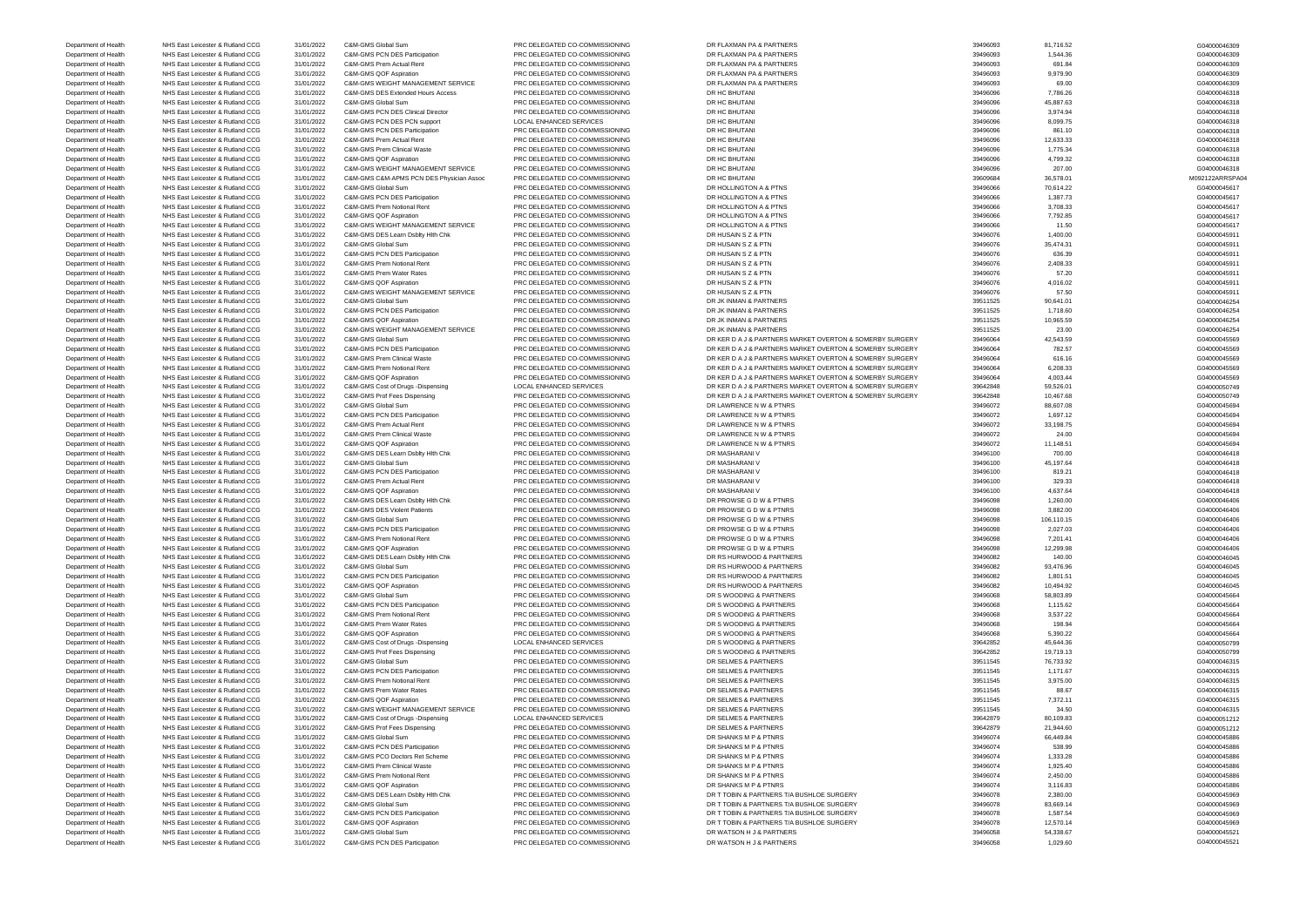Department of Health NHS East Leicester & Rutland CCG 31/01/2022 C&M-GMS Prem Healthcentre Rates PRC DELEGATED CO-COMMISSIONING SOUTH WIGSTON HEALTH CENTRE 39496086 645.84 604000046186

Department of Health NHS East Leicester & Rutland CCG 31/01/2022 C&M-GMS Prem Notional Rent PRC DELEGATED CO-COMMISSIONING DR WATSON H J & PARTNERS 39496058 39496058 4,141.67 4,141.67 G04000045521 Department of Health NHS East Leicester & Rutland CCG 31/01/2022 C&M-GMS Prem Water Rates PRC DELEGATED CO-COMMISSIONING DR WATSON H J & PARTNERS 39496058 39496058 1,127.17 39496058 1,127.17 604000045521 Department of Health NHS East Leicester & Rutland CCG 31/01/2022 C&M-GMS QOF Aspiration PRC DELEGATED CO-COMMISSIONING DR WATSON H J & PARTNERS 39496058 39496058 6,542.70 604000045521 Department of Health NHS East Leicester & Rutland CCG 31/01/2022 C&M-GMS GP Statutory Levy PRC DELEGATED CO-COMMISSIONING DR WATSON H J & PARTNERS 39496059 - 264.01 264000045523 Department of Health NHS East Leicester & Rutland CCG 31/01/2022 C&M-GMS Voluntary Levy PRC DELEGATED CO-COMMISSIONING DR WATSON H J & PARTNERS 39496059 - 37.72 37-72 604000045523 Department of Health NHS East Leicester & Rutland CCG 31/01/2022 ME-GMS GP Pension EEs PRC DELEGATED CO-COMMISSIONING DR WATSON H J & PARTNERS 39496059 - 25,245.45 39496059 - 25,245.45 G04000045523 Department of Health NHS East Leicester & Rutland CCG 31/01/2022 ME-GMS GP Pension ERs PRC DELEGATED CO-COMMISSIONING DR WATSON H J & PARTNERS 39496059 - 25,339.92 39496059 - 25,339.92 G04000045523 Department of Health NHS East Leicester & Rutland CCG 31/01/2022 Hcare Srv Rec NHS Trust AMBULANCE SERVICES EAST MIDLANDS AMBULANCE SERVICE NHS TRUST 39444578 898,020.11 888,020.11 RX9NFT03WJAN22 Department of Health NHS East Leicester & Rutland CCG 31/01/2022 C&M-GMS IT Comm Servs -GP Practices GP FORWARD VIEW ENGAGE HEALTH SYSTEMS LTD 39601223 34,190.90 GB 310163658 GB 310163658 INV0747 Department of Health NHS East Leicester & Rutland CCG 31/01/2022 Clinical&Medical-Independent Sector ACUTE COMMISSIONING FITZWILLIAM HOSPITAL 39470478 39470478 70,589.67 JANUARY22FW03WSC01 Department of Health NHS East Leicester & Rutland CCG 31/01/2022 Hcare Srv Rec NHS Trust ACUTE COMMISSIONING GEORGE ELIOT HOSPITAL NHS TRUST 39444579 46,451.10 GB 654922420 RLTNFT03WJAN22 Department of Health NHS East Leicester & Rutland CCG 31/01/2022 C&M-GMS DES Learn Dsblty Hlth Chk PRC DELEGATED CO-COMMISSIONING GLENFIELD SURGERY (THE) 39496056 3,920.00 39496056 3,920.00 G04000045412 Department of Health NHS East Leicester & Rutland CCG 31/01/2022 C&M-GMS Global Sum PRC DELEGATED CO-COMMISSIONING GLENFIELD SURGERY (THE) 39496056 39496056 105,262.02 504000045412 Department of Health NHS East Leicester & Rutland CCG 31/01/2022 C&M-GMS PCN DES Participation PRC DELEGATED CO-COMMISSIONING GLENFIELD SURGERY (THE) 39496056 39496056 1,983.20 39496056 1,983.20 504000045412 Department of Health NHS East Leicester & Rutland CCG 31/01/2022 C&M-GMS Prem Notional Rent PRC DELEGATED CO-COMMISSIONING GLENFIELD SURGERY (THE) 39496056 8,321.83 89496056 8,321.83 G04000045412 Department of Health NHS East Leicester & Rutland CCG 31/01/2022 C&M-GMS QOF Aspiration PRC DELEGATED CO-COMMISSIONING GLENFIELD SURGERY (THE) 39496056 39496056 11,741.18 39496056 11,741.18 GO40000045412 Department of Health NHS East Leicester & Rutland CCG 31/01/2022 ME-GMS GP Pension EEs PRC DELEGATED CO-COMMISSIONING GLENFIELD SURGERY (THE) 39496056 3,600.00 3,834 68 3,840 G04000045412<br>Department of Health NHS East Leic Department of Health NHS East Leicester & Rutland CCG 31/01/2022 ME-GMS GP Pension ERs PRC DELEGATED CO-COMMISSIONING GLENFIELD SURGERY (THE) 39496056 3,834.68 3,834.68 3,834.68 3,834.68 SCENFIELD SURGERY (THE SURGERY CHEG Department of Health NHS East Leicester & Rutland CCG 31/01/2022 Apprenticeship Levy Payable BALANCE SHEET HMRC HMRC SHEET HOLD SALANCE SHEET A SALANCE SHEET HOLD SALANCE SHEET A SALANCE SHEET A SALANCE SHEET A SALANCE SHE Department of Health NHS East Leicester & Rutland CCG 31/01/2022 Income tax <1Yr BALANCE SHEET BALANCE SHEET HMRC 39463515 45,688.96 654457614 120PY005699782209 Department of Health NHS East Leicester & Rutland CCG 31/01/2022 Income tax <1Yr-Student Loans BALANCE SHEET HMRC HMRC 39463515 39463515 1,217.00 654457614 120PY005699782209 Department of Health NHS East Leicester & Rutland CCG 31/01/2022 National Insurance < 1 yr-NI- ERS BALANCE SHEET HMRC HMRC 39463515 35,886.36 654457614 120PY005699782209 Department of Health NHS East Leicester & Rutland CCG 31/01/2022 National Insurance < 1 yr-NI-EES BALANCE SHEET HMRC 39463515 39463515 26,638.98 654457614 120PY005699782209 Department of Health NHS East Leicester & Rutland CCG 31/01/2022 C&M-GMS Cost of Drugs -Dispensing LOCAL ENHANCED SERVICES HUSBANDS BOSWORTH SURGERY 39496089 39496089 50,831.53 50,831.53 G04000046248 Department of Health NHS East Leicester & Rutland CCG 31/01/2022 C&M-GMS DES Learn Dsblty Hlth Chk PRC DELEGATED CO-COMMISSIONING HUSBANDS BOSWORTH SURGERY 39496089 39496089 140.00 140.00 504000046248 Department of Health NHS East Leicester & Rutland CCG 31/01/2022 C&M-GMS Global Sum PRC DELEGATED CO-COMMISSIONING HUSBANDS BOSWORTH SURGERY 39496089 37,500.76 39496089 37,500.76 G04000046248 Department of Health NHS East Leicester & Rutland CCG 31/01/2022 C&M-GMS PCN DES Participation PRC DELEGATED CO-COMMISSIONING HUSBANDS BOSWORTH SURGERY 39496089 659.91 604000046248 Department of Health NHS East Leicester & Rutland CCG 31/01/2022 C&M-GMS Prem Actual Rent PRC DELEGATED CO-COMMISSIONING HUSBANDS BOSWORTH SURGERY 39496089 39496089 154.00 154.00 604000046248 Department of Health NHS East Leicester & Rutland CCG 31/01/2022 C&M-GMS Prem Notional Rent PRC DELEGATED CO-COMMISSIONING HUSBANDS BOSWORTH SURGERY 39496089 3,371.47 39496089 3,371.47 SCOLL SURGERY SURGERY SURGERY SURGERY Department of Health NHS East Leicester & Rutland CCG 31/01/2022 C&M-GMS QOF Aspiration PRC DELEGATED CO-COMMISSIONING HUSBANDS BOSWORTH SURGERY 30496089 3,639.19 3,639.19 3,639.19 G04000046248 Department of Health NHS East Leicester & Rutland CCG 31/01/2022 C&M-GMS Cost of Drugs -Dispensing LOCAL ENHANCED SERVICES HUSBANDS BOSWORTH SURGERY 39642872 39642872 44,408.61 44,408.61 G04000051133 Department of Health NHS East Leicester & Rutland CCG 31/01/2022 C&M-GMS Prof Fees Dispensing PRC DELEGATED CO-COMMISSIONING HUSBANDS BOSWORTH SURGERY 39642872 39642872 15,036.55 3642872 15,036.55 604000051133 Department of Health NHS East Leicester & Rutland CCG 31/01/2022 Hcare Srv Rec NHS Trust NCAS/OATS NCAS/OATS IMPERIAL COLLEGE HEALTHCARE NHS TRUST 39432274 28,856.10 654945990 H0179217 Department of Health NHS East Leicester & Rutland CCG 31/01/2022 Hcare Srv Rec Fdtn Trust-Contract Cost per Case ACUTE COMMISSIONING KETTERING GENERAL HOSPITAL NHS FOUNDATION TRUST 39444586 982,329.53 654926604 RNQFTR03WJA Department of Health NHS East Leicester & Rutland CCG 31/01/2022 C&M-GMS LES Equitable Funding LOCAL ENHANCED SERVICES LATHAM HOUSE MEDICAL PRACTICE 39507385 48,738.76 48,738.76 48,738.76 33WM10FFM-10 Department of Health NHS East Leicester & Rutland CCG 31/01/2022 C&M-APMS PCN DES Clin Pharmacist PRC DELEGATED CO-COMMISSIONING LATHAM HOUSE MEDICAL PRACTICE 39609717 29,007.74 29,007.74 M082122ARRSCP03 Department of Health NHS East Leicester & Rutland CCG 31/01/2022 Cont Care-Learning Disab(<65) CHC ADULT FULLY FUNDED LEICESTERSHIRE COUNTY COUNCIL 39447225 639,340.00 115337102 100080280 Department of Health NHS East Leicester & Rutland CCG 31/01/2022 Clinical&Medical-Othe Public Sector MENTAL HEALTH CONTRACTS LEICESTERSHIRE COUNTY COUNCIL 39584749 38,120.00 115337102 100079657 Department of Health NHS East Leicester & Rutland CCG 31/01/2022 Clinical&Medical-Othe Public Sector MENTAL HEALTH CONTRACTS LEICESTERSHIRE COUNTY COUNCIL 39584753 41,492.00 115337102 100079667 Department of Health NHS East Leicester & Rutland CCG 31/01/2022 Rent CORPORATE COSTS & SERVICES LEICESTERSHIRE COUNTY COUNCIL COUNCIL 39663324 18,000.00 115337102 6289850 Department of Health NHS East Leicester & Rutland CCG 31/01/2022 Service Charge CORPORATE COSTS & SERVICES LEICESTERSHIRE COUNTY COUNCIL 20063324 39663324 17,500.00 115337102 6289850 Department of Health NHS East Leicester & Rutland CCG 31/01/2022 Computer Software/License GP FORWARD VIEW LEICESTERSHIRE PARTNERSHIRE PARTNERSHIP NHS TRUST 39432607 217,000.00 654969872 52226 Department of Health NHS East Leicester & Rutland CCG 31/01/2022 Hcare Srv Rec NHS Trust MENTAL HEALTH CONTRACTS LEICESTERSHIRE PARTNERSHIP NHS TRUST 39444580 5,511,375.00 654969872 RT5NFT03WJAN22 Department of Health NHS East Leicester & Rutland CCG 31/01/2022 Computer Hardware Purch PRIMARY CARE IT LEICESTERSHIRE PARTNERSHIP NHS TRUST 39484215 150,000.00 654969872 52014 Department of Health NHS East Leicester & Rutland CCG 31/01/2022 Clinical&Medical-Independent Sector PLANNED CARE LLR PROVIDER CO LTD 39512588 39512588 234,007.00 33490 Department of Health NHS East Leicester & Rutland CCG 31/01/2022 Clinical&Medical-Independent Sector PLANNED CARE LLR PROVIDER CO LTD 39,63270 39,970.74 39,970.74 3405 Department of Health NHS East Leicester & Rutland CCG 31/01/2022 Clinical&Medical-Independent Sector PLANNED CARE LLR PROVIDER CO LTD 39663278 36,486.00 39663278 36,486.00 3442 Department of Health NHS East Leicester & Rutland CCG 31/01/2022 Clinical&Medical-Independent Sector PLANNED CARE LLR PROVIDER CO LTD 39663315 39663315 176,693.00 3497 Department of Health NHS East Leicester & Rutland CCG 31/01/2022 Clinical&Medical-Independent Sector ACUTE COMMISSIONING NEW MEDICAL SYSTEMS LTD 39564287 48,298.42 48,298.42 275051903 5921 Department of Health NHS East Leicester & Rutland CCG 31/01/2022 Charges from CSU CONTINUING HEALTHCARE ASSESSMENT & SUPPORT NHS MIDLANDS AND LANCASHIRE CSU 39410692 75,485.28 GB 654442045 7312322436 Department of Health NHS East Leicester & Rutland CCG 31/01/2022 Charges from CSU CORPORATE COSTS & SERVICES NHS MIDLANDS AND LANCASHIRE CSU 39410692 65,618.54 GB 654442045 7312322436 Department of Health NHS East Leicester & Rutland CCG 31/01/2022 Charges from CSU QUALITY PREMIUM PROGRAMME NHS MIDLANDS AND LANCASHIRE CSU 39410692 13,540.85 GB 654442045 7312322436 Department of Health NHS East Leicester & Rutland CCG 31/01/2022 Training Expenses GP FORWARD VIEW GP FORWARD VIEW NORTH CHARNWOOD GP COMMUNITY NETWORK LTD 39663326 85,817.00 85,817.00 INV0026 INV0026<br>Department of Health Department of Health NHS East Leicester & Rutland CCG 31/01/2022 Hcare Srv Rec Fdtn Trust-Contract Cost per Case ACUTE COMMISSIONING NORTH WEST ANGLIA NHS FOUNDATION TRUST 39444581 781,290.49 GB654936110 RO7FTR03WJAN22<br>Dep Department of Health NHS East Leicester & Rutland CCG 31/01/2022 Hcare Srv Rec NHS Trust ACUTE COMMISSIONING NORTHAMPTON GENERAL HOSPITAL NHS TRUST STUST 39444582 69,444.86 654933707 RNSNFT03WJAN22 Department of Health NHS East Leicester & Rutland CCG 31/01/2022 Hcare Srv Rec NHS Trust ACUTE COMMISSIONING NOTTINGHAM UNIVERSITY HOSPITALS NHS TRUST SALLEY AND SALLEY SALLEY BOST RX1NFT03WJAN22<br>Department of Health NHS E Department of Health NHS East Leicester & Rutland CCG 31/01/2022 Clinical&Medical-Independent Sector ACUTE COMMISSIONING NOTTINGHAM WOODTHORPE HOSPITAL 39388780 65,753.54 639,753.54 03WNWH217 Department of Health NHS East Leicester & Rutland CCG 31/01/2022 Clinical&Medical-Independent Sector ACUTE COMMISSIONING NUFFIELD HEALTH 39470486 39470486 150,020.93 564291137 FPSC002196 Department of Health NHS East Leicester & Rutland CCG 31/01/2022 C&M-GMS Global Sum PRC DELEGATED CO-COMMISSIONING COMHAM MEDICAL PRACTICE 20100001 23496795 117,416.77 30486795 117,416.77 30486795 117,416.77 Supertment of Department of Health NHS East Leicester & Rutland CCG 31/01/2022 C&M-GMS PCN DES Participation PRC DELEGATED CO-COMMISSIONING OAKHAM MEDICAL PRACTICE 39496795 2,315.85 2,315.85 39496795 2,315.85 39496795 2,315.85 G04000045 Department of Health NHS East Leicester & Rutland CCG 31/01/2022 C&M-GMS Prem Actual Rent PRC DELEGATED CO-COMMISSIONING OAKHAM MEDICAL PRACTICE 39496795 1,033.33 1694000045826 39496795 1,033.33 G04000045826 Department of Health NHS East Leicester & Rutland CCG 31/01/2022 C&M-GMS Prem Clinical Waste PRC DELEGATED CO-COMMISSIONING OAKHAM MEDICAL PRACTICE 39496795 39496795 1,686.62 504000045826 Department of Health NHS East Leicester & Rutland CCG 31/01/2022 C&M-GMS Prem Water Rates PRC DELEGATED CO-COMMISSIONING OAKHAM MEDICAL PRACTICE 39496795 39496795 236.93 236.93 SOM CO4000045826 Department of Health NHS East Leicester & Rutland CCG 31/01/2022 C&M-GMS QOF Aspiration PRC DELEGATED CO-COMMISSIONING OAKHAM MEDICAL PRACTICE 39496795 39496795 15,015.74 15,015.74 G04000045826 Department of Health NHS East Leicester & Rutland CCG 31/01/2022 Clinical&Medical-Independent Sector ACUTE COMMISSIONING OPCARE LTD 39470447 39470447 153,215.02 607251365 OPSI042808 Department of Health NHS East Leicester & Rutland CCG 31/01/2022 Clinical&Medical-Independent Sector COMMUNITY SERVICES COMMUNITY SERVICES ORTHOPAEDICS & SPINE SPECIALIST HOSPITAL 39671622 30,523.76 39671622 30,523.76 M081 Department of Health NHS East Leicester & Rutland CCG 31/01/2022 Clinical&Medical-Othe Public Sector REABLEMENT RUTLAND COUNTY COUNCIL RUTLAND COUNTY COUNCIL 39564351 422,799.00 121725207 9136159 Department of Health NHS East Leicester & Rutland CCG 31/01/2022 Cont Care- Children Children's Continuing Care Personal Health Budgets RUTLAND COUNTY COUNCIL 39663260 84,579.64 121725207 9133802 Department of Health NHS East Leicester & Rutland CCG 31/01/2022 Other Gen Supplies & Srv GP FORWARD VIEW SOUTH LEICESTERSHIRE MEDICAL GROUP 39447246 25,000.00 39447246 25,000.00 INV0240 Department of Health NHS East Leicester & Rutland CCG 31/01/2022 C&M-GMS Global Sum PRC DELEGATED CO-COMMISSIONING SOUTH LEICESTERSHIRE MEDICAL GROUP 39496060 39496060 186,546.48 G04000045530 Department of Health NHS East Leicester & Rutland CCG 31/01/2022 C&M-GMS PCN DES Participation PRC DELEGATED CO-COMMISSIONING SOUTH LEICESTERSHIRE MEDICAL GROUP 39496060 3,752.72 39496060 3,752.72 G04000045530 Department of Health NHS East Leicester & Rutland CCG 31/01/2022 C&M-GMS PCO Locum Adop/Pat/Mat PRC DELEGATED CO-COMMISSIONING SOUTH LEICESTERSHIRE MEDICAL GROUP 39496060 39496060 4,037.64 4696000045530 Department of Health NHS East Leicester & Rutland CCG 31/01/2022 C&M-GMS Prem Actual Rent PRC DELEGATED CO-COMMISSIONING SOUTH LEICESTERSHIRE MEDICAL GROUP 39496060 452.92 452.92 6604000045530 Department of Health NHS East Leicester & Rutland CCG 31/01/2022 C&M-GMS Prem Clinical Waste PRC DELEGATED CO-COMMISSIONING SOUTH LEICESTERSHIRE MEDICAL GROUP 3,944.96 39496060 3,944.96 3,944.96 SOUTH LEICESTERSHIRE MEDICA Department of Health NHS East Leicester & Rutland CCG 31/01/2022 C&M-GMS Prem Notional Rent PRC DELEGATED CO-COMMISSIONING SOUTH LEICESTERSHIRE MEDICAL GROUP 39496060 9,768.75 99,768.75 SCM 094000045530 Department of Health NHS East Leicester & Rutland CCG 31/01/2022 C&M-GMS Prem Water Rates PRC DELEGATED CO-COMMISSIONING SOUTH LEICESTERSHIRE MEDICAL GROUP 39496060 357.68 39496060 357.68 SOUTH LEICESTERSHIRE MEDICAL GROUP Department of Health NHS East Leicester & Rutland CCG 31/01/2022 C&M-GMS QOF Aspiration PRC DELEGATED CO-COMMISSIONING SOUTH LEICESTERSHIRE MEDICAL GROUP 39496060 39496060 19,143.60 39496060 19,143.60 G04000045530 Department of Health NHS East Leicester & Rutland CCG 31/01/2022 C&M-GMS LES Equitable Funding LOCAL ENHANCED SERVICES SOUTH LEICESTERSHIRE MEDICAL GROUP 39507365 29,428.70 29,428.70 03WM10FFM-1 39507365 29,428.70 03WM10FF Department of Health NHS East Leicester & Rutland CCG 31/01/2022 C&M-GMS Cost of Drugs -Dispensing LOCAL ENHANCED SERVICES SOUTH LEICESTERSHIRE MEDICAL GROUP 39642842 51,498.03 51,498.03 51,498.03 604000050726 Department of Health NHS East Leicester & Rutland CCG 31/01/2022 C&M-GMS Prof Fees Dispensing PRC DELEGATED CO-COMMISSIONING SOUTH LEICESTERSHIRE MEDICAL GROUP 39642842 11,892.36 11,892.36 11,892.36 604000050726 Department of Health NHS East Leicester & Rutland CCG 31/01/2022 C&M-GMS Global Sum PRC DELEGATED CO-COMMISSIONING SOUTH WIGSTON HEALTH CENTRE 39496086 56,207.98 56,207.98 56,207.98 604000046186 Department of Health NHS East Leicester & Rutland CCG 31/01/2022 C&M-GMS PCN DES Participation PRC DELEGATED CO-COMMISSIONING SOUTH WIGSTON HEALTH CENTRE 39496086 39496086 1,131.53 39496086 1,131.53 G04000046186 Department of Health NHS East Leicester & Rutland CCG 31/01/2022 C&M-GMS PCO Doctors Ret Scheme PRC DELEGATED CO-COMMISSIONING SOUTH WIGSTON HEALTH CENTRE 39496086 39496086 2,667.26 264000046186 Department of Health NHS East Leicester & Rutland CCG 31/01/2022 C&M-GMS Prem Clinical Waste PRC DELEGATED CO-COMMISSIONING SOUTH WIGSTON HEALTH CENTRE 39496086 69.29 69.29 69.29 694000046186